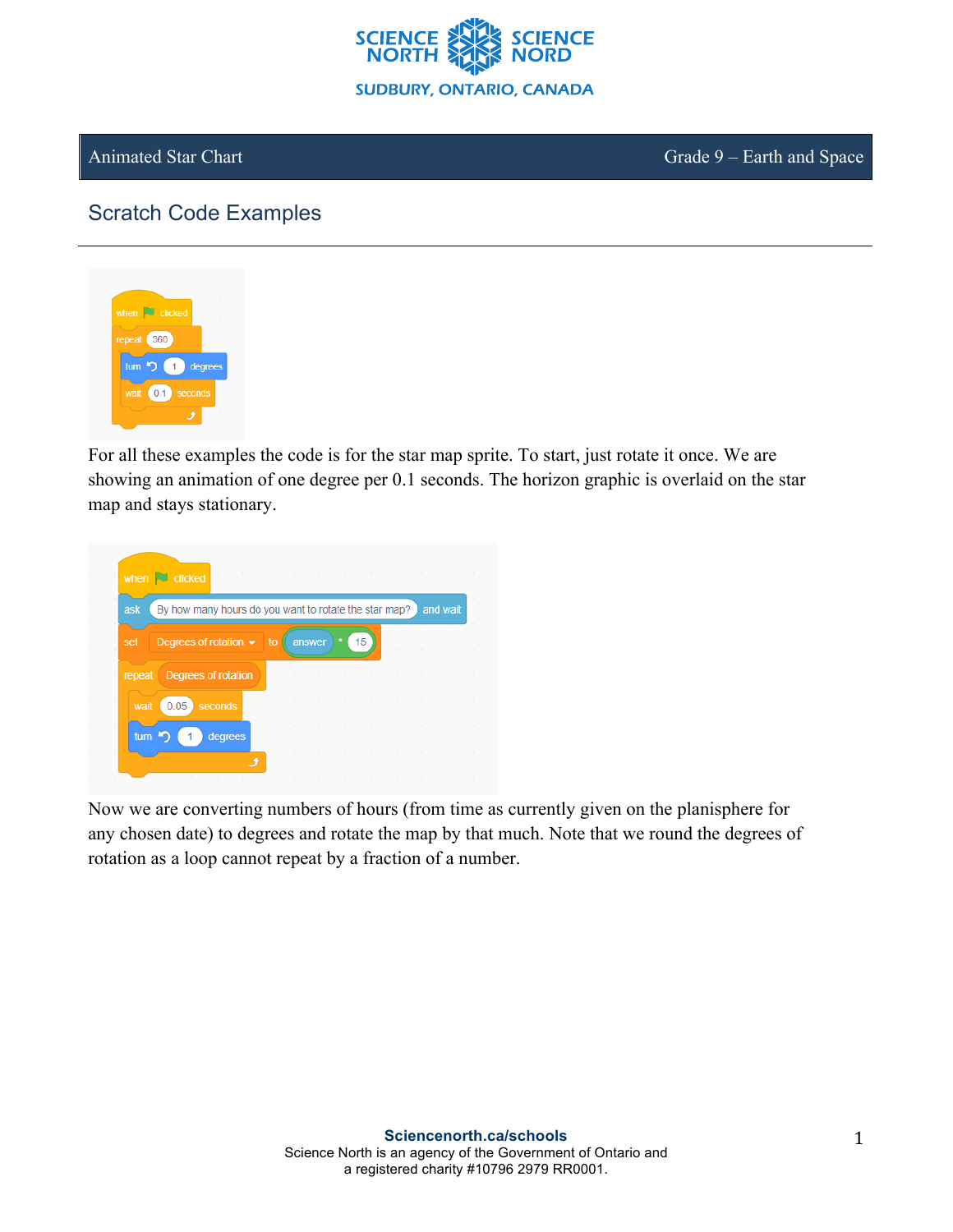

|        | when $\Box$ clicked                                        |      |          |
|--------|------------------------------------------------------------|------|----------|
| ask    | How many days do you want to rotate the star map by?       |      | and wait |
| set    | Day of year rotation $\blacktriangleright$<br>answer<br>to | 0.97 |          |
| repeat | Day of year rotation<br>round                              |      |          |
|        |                                                            |      |          |
| wait   | 0.05<br>seconds                                            |      |          |
|        | tum <sup>5</sup><br>degrees                                |      |          |
|        |                                                            |      |          |
|        |                                                            |      |          |

This is very similar to the last task but now we rotate the sky for a number of days of the year passing.

|            | repeat until<br>continue<br>$=$<br>no                                                                  |
|------------|--------------------------------------------------------------------------------------------------------|
| turn $C^*$ | <b>Total rotation</b><br>degrees                                                                       |
| set        | 0<br>Total rotation $\bullet$<br>to                                                                    |
| ask        | How many days do you want to rotate the star map by?<br>and wait                                       |
| set        | Day of year rotation $\blacktriangleright$<br>0.97<br>to<br>answer                                     |
| set        | <b>Total rotation</b><br>Day of year rotation<br>Total rotation $\star$<br>to<br>$\ddot{}$             |
| ask        | How many hours do you want to rotate the star map by?<br>and wait                                      |
| set        | 15<br>Time of Day rotation $\blacktriangledown$<br>to<br>answer                                        |
|            |                                                                                                        |
| set        | <b>Total rotation</b><br>Total rotation $\blacktriangledown$<br><b>Time of Day rotation</b><br>to<br>÷ |
| repeat     | <b>Total rotation</b><br>round                                                                         |
| wait       | 0.01<br>seconds                                                                                        |
|            |                                                                                                        |
|            | tum $\sum$<br>$\overline{1}$<br>degrees<br>ⅎ                                                           |
| ask        | Do another date and time?<br>and wait                                                                  |